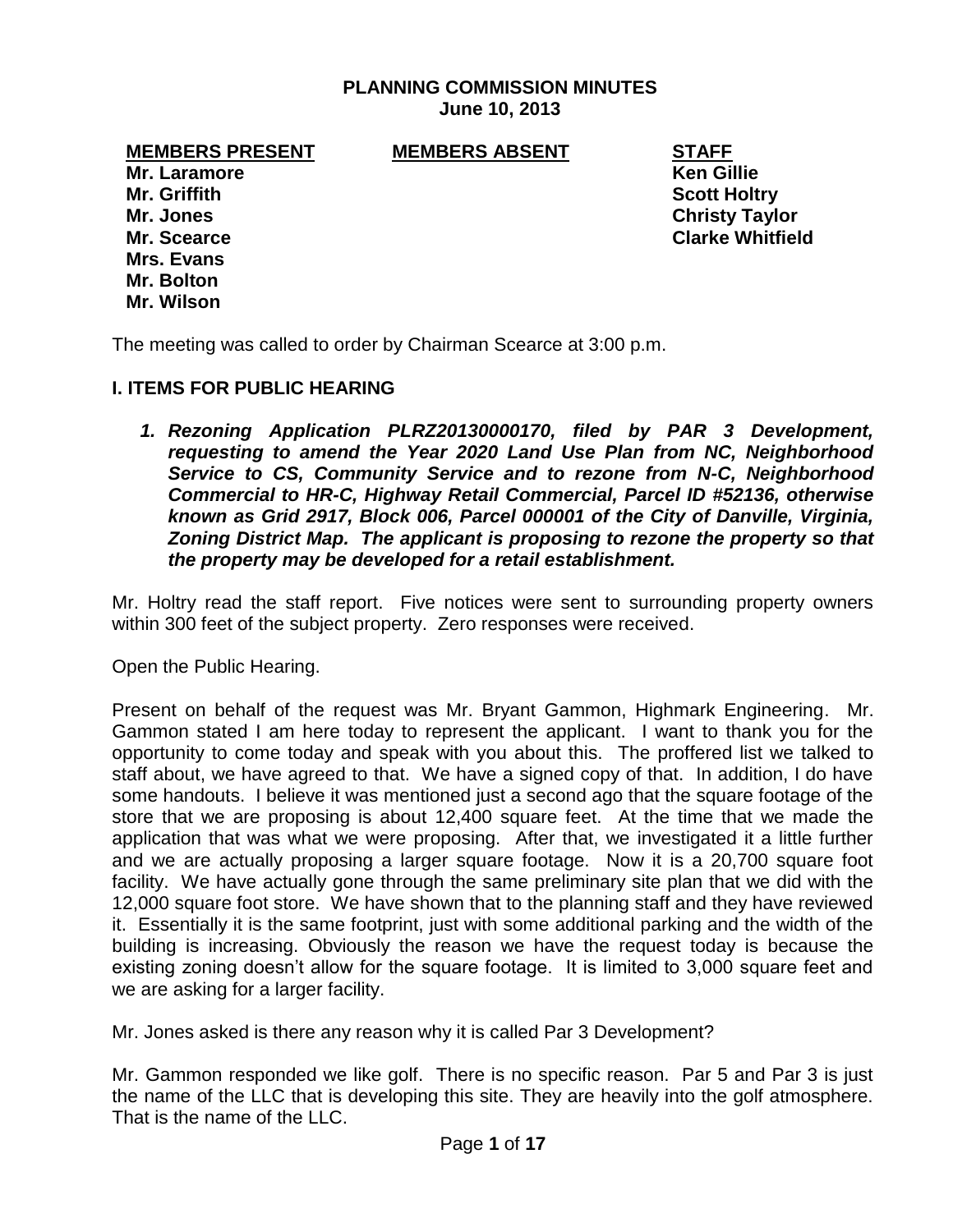Mr. Griffith asked with the change in the size of the square footage, does that impact the parking? As far as parking, are we still ok?

Mr. Gillie responded it will impact the parking, but we should have sufficient area onsite. We should be able to make it work.

Mr. Wilson asked so the larger square footage is not an issue with you all?

Mr. Gillie responded the N-C limits to 3,000. The HR-C doesn't have a limit on square footage, so switching the zoning to HR-C won't be an issue. The different square footage of the building, no it is not an issue as long as we can make the parking work. The initial plan had more parking than what our Code required, so adding square footage shouldn't be an issue.

Mr. Wilson stated I noticed that a lot of the uses and special uses have been stricken. If I understand, everything that is left here is something that can be used. What is the actual business?

Mr. Gammon responded it is a Dollar General Market.

Mr. Wilson stated at first I was under the impression that it was a convenience store, but it looks larger.

Mr. Gammon stated basically it is a Dollar General. The typical Dollar General standalone stores are about 9,100 square feet. They have a larger size which is about 12,400 square feet which is what we were originally proposing. The largest one is the 20,700 square feet. Essentially it sells the same merchandise that a typical Dollar General does except it does have pre-packaged produce and more of a grocery line.

Mr. Wilson asked is this basically the look?

Mr. Gammon responded that is their standard look, yes.

Close the Public Hearing.

Mrs. Evans stated I see where the entrances are going to be on Piney Forest and Highland Blvd. Should it just be on the Highland Blvd. and eliminate people slowing down on Piney Forest?

Mr. Gillie responded in our opinion, no. The reason being, two accesses are better than one. Highland leads back to residential streets. Primary entrance, we had concerns with putting that onto Highland. That portion of Piney Forest, the traffic volumes are lower than some of the areas more central on Piney Forest. We don't feel that it is an issue. The sight distance is substantial for that area. It seemed to meet all of the engineering criteria to be able to place an entrance there. It is far enough away from the property lines. Everything seems to work and we are not opposed to the entrance on Piney Forest at all.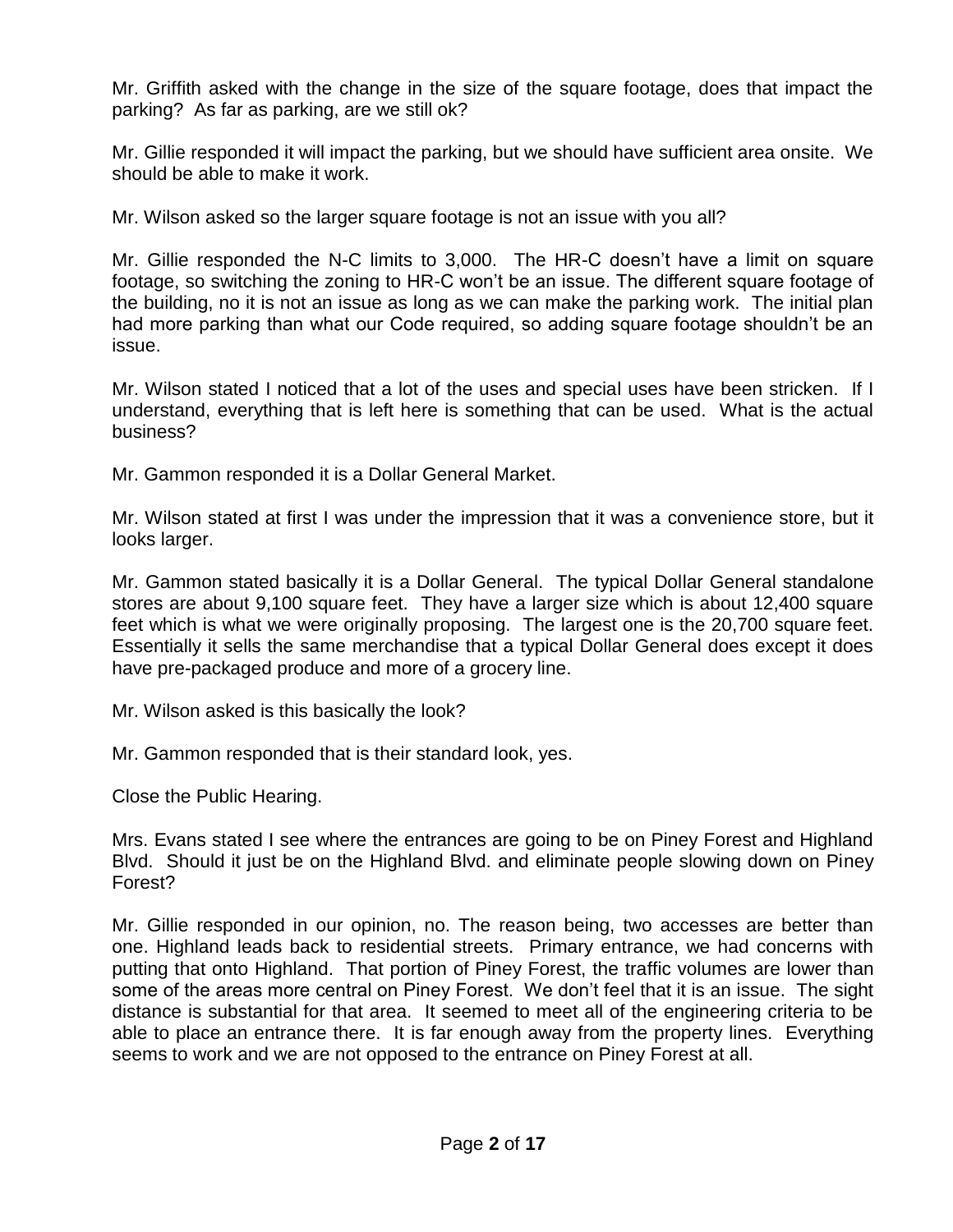**Mr. Griffith made a motion to recommend approval of Rezoning Application PLRZ20130000170 with the conditions proffered by the applicant. Mr. Wilson seconded the motion. The motion was approved by a 7-0 vote.**

Mr. Gillie requested that Item two be held to allow the applicant time to arrive.

*3. Special Use Permit Application PLSUP20130000172, filed by Michael Newman on behalf of Haven of Dan River Region, requesting a Special Use Permit to operate a transitional living shelter in accordance with Article 3.I; Section C, Item 21 of the Code of the City of Danville, Virginia, 1986, as amended, at 217 Gray Street, otherwise known as Grid 1720, Block 015, Parcel 000003 of the City of Danville, Virginia, Zoning District Map. The applicant is proposing to operate a transitional living facility at this location.* 

Mr. Holtry read the staff report. Sixty-one notices were sent to surrounding property owners within 300 feet of the subject property. Five respondents were opposed. Thirteen respondents were not opposed.

Open the Public Hearing.

Present on behalf of the request was Mr. Michael Newman, Chairman of the Board of Directors for Haven. Mr. Newman stated Haven is made up of local community leaders here in the City of Danville and Pittsylvania County. Specifically our members include myself, Commonwealth Attorney here in Danville, Sheriff Mike Mondul, the Director of Social Services, as well as United Way and other leaders throughout the City of Danville and Pittsylvania County. For a little over three years now, Danville has been without a domestic shelter. For the last two and a half years we have been working toward getting an organization together to fill that vacuum. We have already filed with the IRS in reference to tax exempt status. We are waiting to hear back from them. Mr. Gilstrap, a member of City Council is also on our Board. The hospital has been closely involved with us. We have several members from the hospital on our Board. They are the ones who very graciously came up with the idea using this facility which used to be a daycare center and have actually leased it free of charge for this purpose. We have already been in contact with various individuals throughout the City. Contractors have come in and looked at the area, assisted us with the floor plan and what needs to be done. We have already gained resources in the form of money and have been sitting it aside for the purposes of construction. We are in close works with the YMCA out of Lynchburg. When Doves went down, unfortunately the grant money was taken over by the YMCA of Lynchburg. They are currently holding that for us until we get the domestic shelter up and running. That grant money will come over to our coffers in reference to running the domestic shelter. I will be more than welcome to answer any questions.

Mr. Jones asked do you have any problems with the conditions set by staff?

Mr. Newman responded no, absolutely not. As we go step by step adding to or changing any structure inside, we will be working with staff to make sure that we are following everything that they would want us to do.

Mr. Laramore asked how many people will you serve?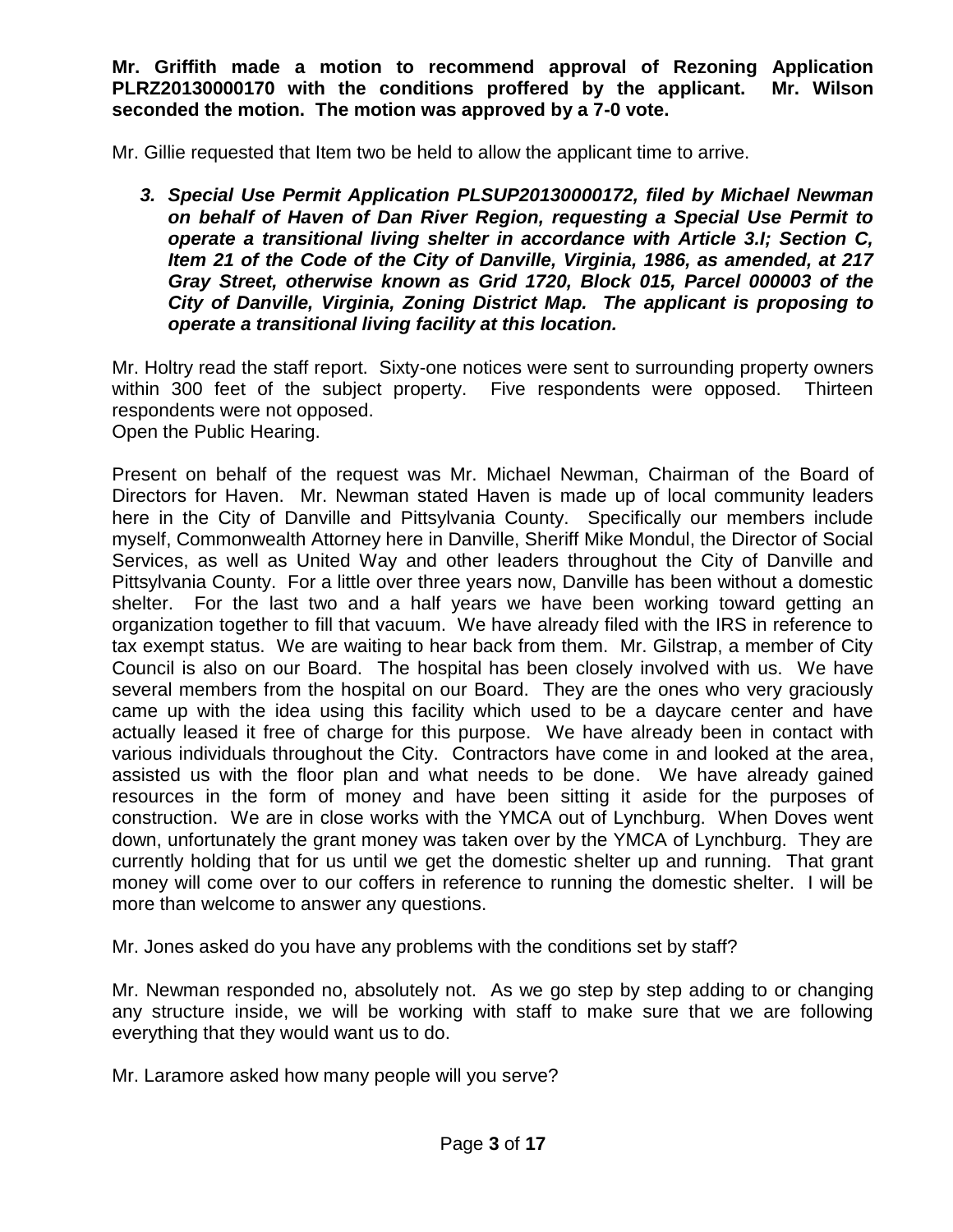Mr. Newman responded currently we are looking at having five bedrooms. Some of those will be bunked. The idea is having locations for five families. For example, a young lady may be a victim of domestic violence may have children. If there are some that don't have family members, we can double bunk individuals in there. We looked at the domestic shelter currently running in Lynchburg in reference to their numbers as well as ours and roughly speaking what Doves went through and how many people they served. It is not meant for stays of extended periods of time, but as a transitional period of time. Three, four, or five was basically the numbers used in Lynchburg.

Mrs. Evans stated separate from this request and a little off-key, I know Doves worked with the Humane Society to house animals that may have to be taken out of the home. Are y'all working with the Humane Society?

Mr. Newman responded we will be more than willing to work with them in reference to that. That is a good point that hasn't been touched on. It will not be just domestic violence victims; it will be family as well as pets. I don't believe there will be an issue in reference to us working with them. The whole point is a transitional period with the whole group still being together in the end.

Mr. Wilson asked do you feel like this institution will be able to meet the need in the community? I feel like we've had other related requests in the past along the same type of thing.

Mr. Newman stated I know that one just went through. I would point out, that the difference is that this has been from the get go with community leaders here in the City of Danville. Social Services, United Way, the schools have an individual on the Board, myself, Sheriff, as well as Pittsylvania County. We are also closely linked to the Y in Lynchburg. It has unfortunately taken so much time as it has because we wanted to be sure that we had all of the t's crossed, I's dotted and a good organization before we came to you. I do believe, unlike previous efforts, we have gone a long way to make sure that we have our organization set up so that we will be ready to go when we have approval.

Close the Public Hearing.

Mr. Griffith stated normally there is a map showing the property owned. This one didn't have that. The only reason I ask is that there were several people who were opposed. Are those in the immediate area? I know in looking at the property, quite a bit of it is the hospital's property.

Mr. Gillie responded they are in the 300 foot radius. Our computer system died. We were able to generate the list of property owners, but not the map with everyone's name on it. We were able to send the letters out to all of the property owners, but I do not have a map for you at this time. I can't tell you which house they are in relation to the building itself.

**Mr. Bolton made a motion to approve Special Use Permit Application PLSUP20130000172 with conditions per staff. Mr. Laramore seconded the motion. The motion was approved by a 7-0 vote.**

*4. Request to amend Chapter 41 entitled "Zoning Ordinance" of the Code of the City of Danville, Virginia, 1986 as amended, as amended, more specifically*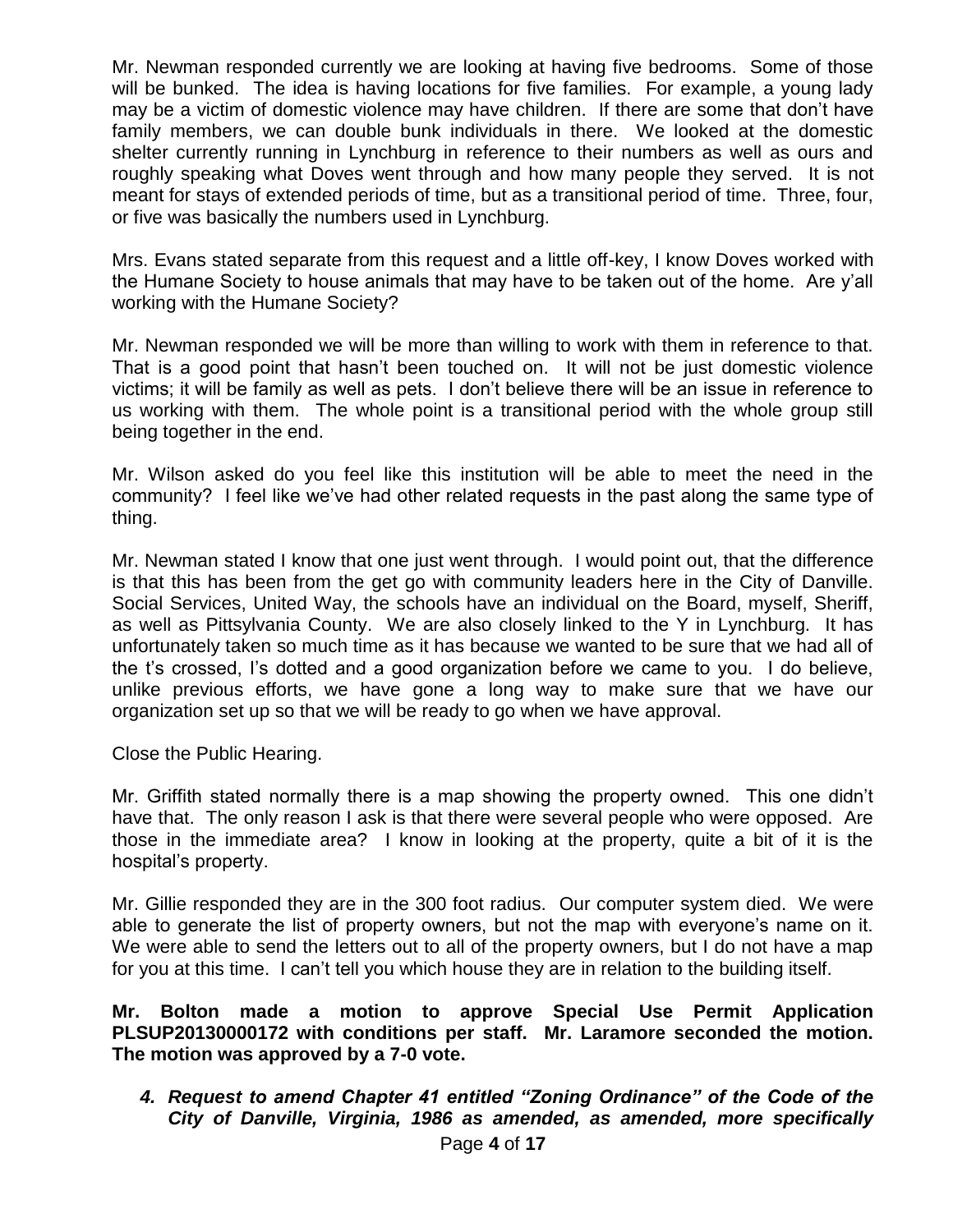*Article 7: entitled "Nonconforming Uses" and Article 10: entitled "Signs", to address how nonconforming uses and signs may be permitted to continue and address changes made by the Code of Virginia, and amend the size, number and location of signs in the PS-C Planned Shopping Center District.*

Mr. Gillie read the staff report.

### **Mr. Bolton made a motion to recommend scheduling a Work Session on July 30, 2013 at 2:00 p.m. for changes regarding 15.223.07. Mr. Wilson seconded the motion. The motion was approved by a 7-0 vote.**

Open the Public Hearing.

Present on behalf of the request was Mr. Rob Johnson. Mr. Johnson stated I am an employee of the Mall owners. Back mid last year, we purchased the Mall. This is what we have an interest in doing. We are always interested in acquiring facilities that have not been operated or ran well and turn those around and make them successful. In doing that, there are many things that are unique to a Mall this day in time. Shopping centers have taken away from what the closed mall used to be; however they are still a good use of property, and something that should be revitalized and used. As part of that, we have a real daunting task. The Mall itself and a closed shopping mall is unique in the fact that the majority of its tenants are internal the facility. In a traditional shopping center you have signs. Every tenant pretty much has a sign that they can communicate to the community and customers to be what they are doing and who they are. The closed shopping mall does not allow that. They have signs on the interior of the mall; but as far as who is physically in that mall, they have no way to communicate to the public or potential customers what they have to offer. As large as the property is, to have no signs that communicate the internal tenants offerings, that is why we have come about with this request for signage. The reason we have been successful in turning around these properties is we were able to work as a team with municipalities as well as our tenants to achieve a common goal; which is the success of our tenants and a good shopping venue for the community. Part of the sign request is electronic message boards. These message boards are set so that they are within standards all around the southeast and Virginia. They are larger so we can reach the people we need to reach. Our tenants can communicate specials and items without affecting the safety of the public. Our number one concern is safety and that is something Mr. Gillie and I spoke about quite a bit. We have designed signs. We have an expert sign company that we work with and they come out and assess the property to help us determine the optimal number of signs, location, the height, and so forth. As part of our request, we request that we increase the height of 35' to allow for maximum visibility. Based on height and statistics in which the reader board is legible we feel that 35' is safer than being mounted closer to the ground. In addition, we talked about the location in regards to the right-of-way. Obviously we want to adhere to safety concerns as well as specs set forth by the electric service providers which require a 10' setback from electric service lines. Our sign is such that it is on two posts and the bottom of it is higher than 8' above the ground. It allows for visibility in and through it. It is not a solid sign that goes all of the way to the ground that prohibits visibility and creates a safety concern. Another part of it, is we have these electronic message boards; but currently the Mall has three ground signs. One of which I am sure everybody has seen. It has been run over by a car. As part of our overall renovations, we will be renaming that to the *Danville Mall*. We found that certain names that give meaning to the area and to be able to tag it to the local name of the municipality really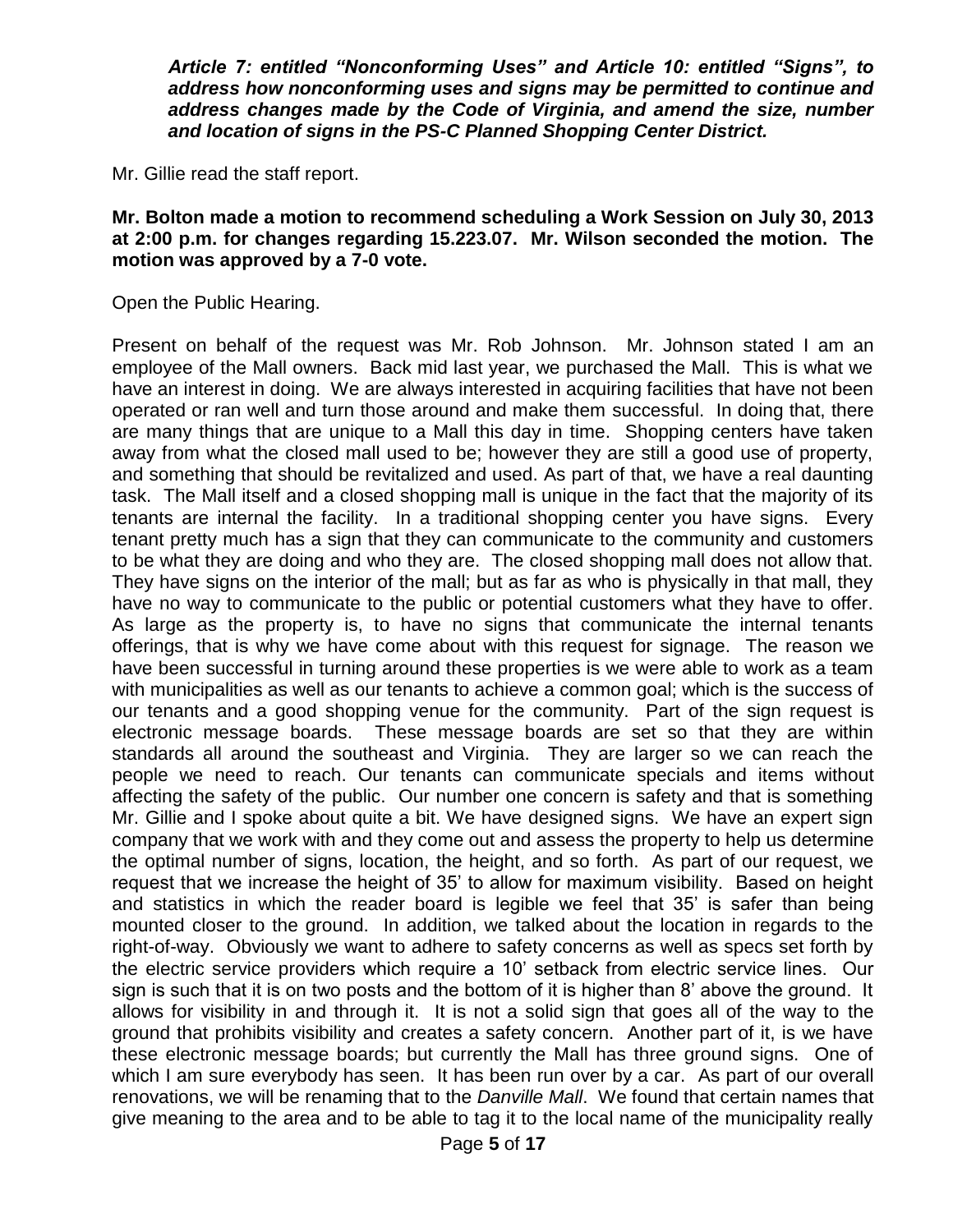helps people find it easier. We will be retagging it, so those signs will be refurbished. Two of them will be changed to an electronic message sign. In this Code change and by request of the Mall owners we want to consider the future and what we hope to be a hopeful future and the ability to have tenants that will be successful, attract other tenants, and so forth and so on. In doing that we need to have the flexibility within reason to improve and make changes to the signs around the Mall. That is the reason we have asked for the two signs per side of the Mall, which we will be eight. We have entered in the specs and we will talk more about them specifically here in just a minute. As somebody that has been working on this for a while, I have worked in Danville and other mall properties, to be able to communicate this information is so essential to the success of our tenants. We want to communicate in a way that is safe for public travel and in a way that meets certain guidelines. In this case, I understand the way the Code was written so that you minimize the density of the signs up and down the road. We are asking for quite a bit of sign area, but we are limiting those to very few signs. We are in an area where you can drive up and down Piedmont Drive and you see a set of eight signs per 1000 linear feet of frontage with multiple property owners. The Mall itself has 1000-1200 feet of frontage on any one given side and we are talking about putting two signs. A sign density that is much lower creates less confusion with customers and travelers. I am not sure with the Work Session how much we want to get into additional details and specifications. Thirty-five foot is based on our expert that is in the signage industry and his review of the property and his assessment. I feel that we really need the 35' to make these boards function as they need to, the monument signs that will be on the entrances, and the ability to have an off-premise sign. The fact that the geography of the Mall is such that there are a couple of sides you really can't get good signs on without having an off-premise sign which would be an agreement between the property owners.

Mr. Scearce asked have you seen the suggestions that staff has recommended?

Mr. Johnson responded I have.

Mr. Scearce asked are you in agreement with these?

Mr. Johnson responded that is why I speak to the 35'. I know Mr. Gillie and his staff said 30' and that is what everything is up and down Piedmont Drive.

Mr. Scearce stated he put 35'.

Mr. Gillie stated it is supposed to say 30'. Their proposal was 35'. That is why I said we need to discuss the 30'. They have asked for 35'. Everything in the City is a standard height of 30'. That was a typo on our part. We didn't see the necessity to go an additional 5' higher along that street for visibility sake. They did run a balloon test. We didn't know about it until afterwards, so we weren't able to see the test. From staff's perspective, even in the Planned Shopping across the street where we created an overlay, that sign is still limited to 30'. We don't the necessity for the additional 5'. His off-premise request is something that we are willing to look at. I talked to him briefly before the meeting. We are trying to write these regulations kind of specific, but I am not sure how it would impact other properties to allow additional off-premise signs. The concern is the increase in the number of billboards and other things. It may be something that we can look at, it is just at this time I can't say yes or no on the off-premise. We have agreed to disagree on the height portion of it. The number of signs, where he has asked for eight, we have cut it down to four based on our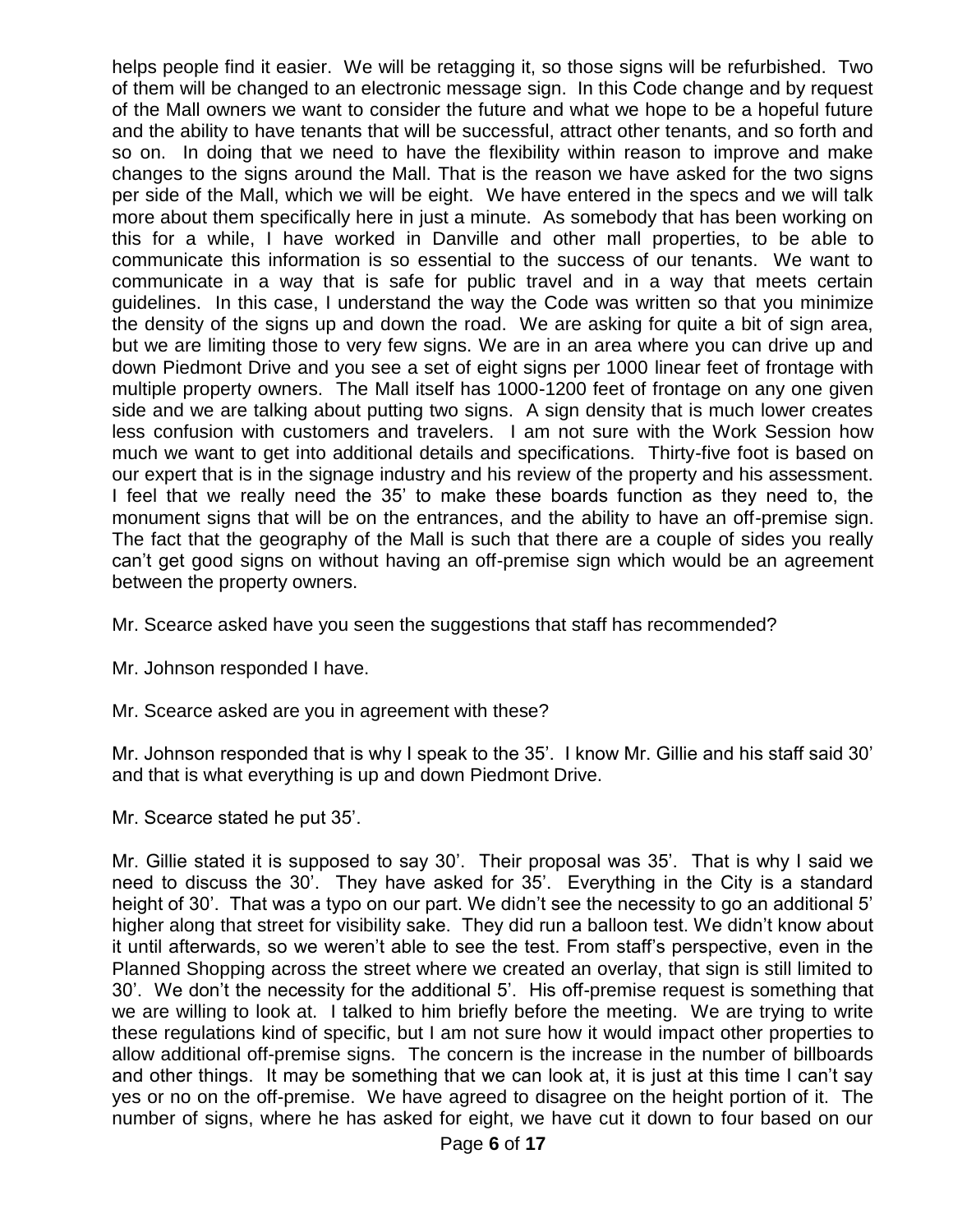recommendations because he has four entrances. Right now we only allow one per parcel. The Planned Shopping zoning across the street allows for two plus one off-site sign; so this would be allowed four. It would be more than anybody else. We felt that eight was a little excessive, especially at 300 square feet.

Mr. Scearce stated there seems to be a difference between all the rest of the signs and this being a closed mall where you have businesses inside trying to advertise and they can't really do it.

Mr. Gillie stated with the four entrances, we feel that they could. Three hundred square feet, our largest sign short of the Planned Shopping Overlay is 175, so that is an additional 125 square feet that they would have and four additional chances or three additional chances depending on how you look at that.

Mr. Scearce asked do other municipalities have a difference between malls and shopping centers as far as the way they define the signs?

Mr. Gillie responded I did not have the opportunity to look through that. This has come about relatively quickly because they are trying to open the Mall in another month or two.

Mr. Johnson stated our goal is to have signs up by the time we have a grand re-opening of the Mall even though it is currently functioning and will remain functioning throughout the renovations. We want to have a total rebranding of that mall and then at that time really push it forward to the retail and tenant spotlight, so we can say we've got something and a place for you guys to come set up business and come be successful. Mr. Gillie has been so helpful in pushing this thing forward.

Mr. Gillie stated we want to try and help them as much as we can. We just have concerns about the future and we haven't had the opportunity to investigate other localities. That is why at this point, with the 30' verses 35', we are sticking with our 30'. The number, we differ on the square footage he is asking for and we are even willing to concede slightly on the setback. We discussed it briefly. We had a 10' setback from the right-of-way. Our concern was, if anyone knows the Toyota or Scion sign, they are full cladding all the way to the ground. We put the setback from right-of-way to allow visibility at intersections and traveling up and down the roadway. We proposed a Code amendment to allow for a zero foot setback if we have the sign or reader board 8' in the air. You can see through the sign. You will get that basic visibility because the sign is not solid to the ground. We would be willing to change our setback issue to allow for it and I have some language I can put in for that. At this point, I am not convinced that they should have eight signs by grand opening, but I don't think you are planning on ordering all eight at this particular time.

Mr. Johnson stated no, the goal is to plan for the future. Obviously we want to work with Mr. Gillie's office who has the ultimate say so on signs; but at the same time go ahead and step forward now with our expectations and what we think could be useful. This may be six months down the road or two years. Currently, we need the two monument signs and two electronic message boards. We want to think about the future so that the property works. We have to be able to gain opportunities because they come along quickly. In the retail world, we can wait and wait then all of a sudden we can make a deal but they have to be in in two months. It is a relatively tight time period and we want to be able to take advantage of those types of scenarios.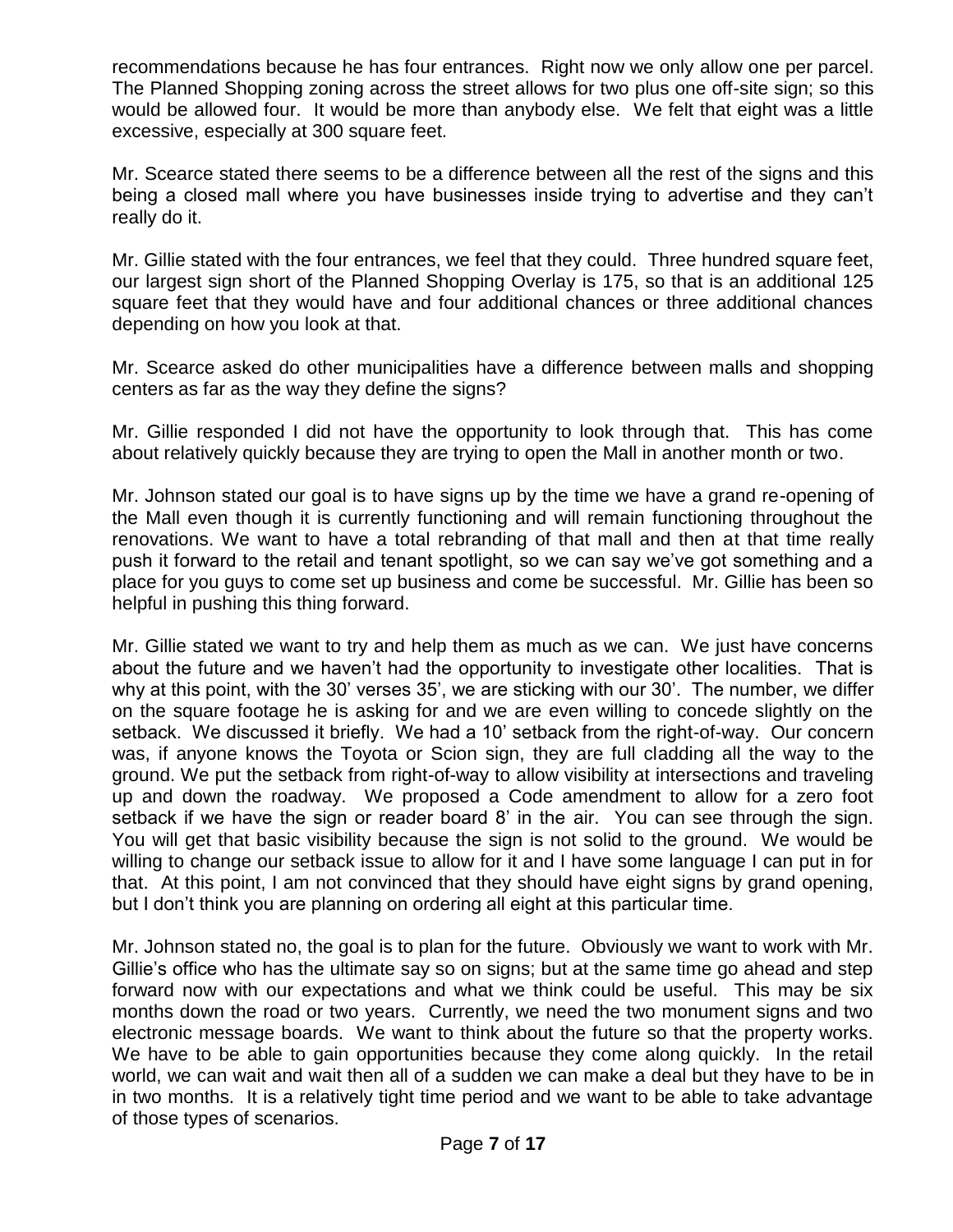Mr. Scearce stated I guess I was thinking of a way to expedite this to keep things moving. If you felt like you could work with what their initial changes are we could pass it if the Commissioners agree. I guess if you see fit in the future where you need more than four, you could always come back.

Mr. Wilson asked was this part of the work session?

Mr. Scearce responded no.

Mr. Gillie stated you could as it stands right now, recommend certain modifications to the Code, which would be the number of signage either his proposal or staff's proposal, if you want to change the height, the setback issue which again I think we can work out the details on that, and then with the additional signage we can discuss it at that work session when we talk about 15.223.07. We can also discuss any issues that we have at that work session. That would be the potential for the number of signs and also the allowance for off-premise signage. At this time he doesn't have a lease for off-premise signs, so we have some time on that. We have time on the numbers. As he stated, he has the four that he wants to put up. We are not opposed to those four at the entrances. The height issue, you guys will have to decide upon.

Mr. Gillie read the proposed language regarding required setback from right-of-way for signs.

Mr. Gillie stated that will allow him to have his sign closer to it as long as it is high enough in the air that somebody can see through it. I am not opposed to that and I think that is acceptable to them as well. I think we have worked out possibly all of the issues except for their number later on and the height.

Mr. Scearce stated in other words, if we go with the 30' and the four additional signs we can get it approved.

Mr. Gillie stated or 35' in his defense. He is asking for 35'. I am recommending 30'. You guys get to decide.

Mr. Laramore asked at other facilities that you have, is 35' a standard?

Mr. Johnson responded we have some that are 40' or 45' high. We have some that are 15' to 20' high. Again what we do is examine the local geography of the property and surrounding properties as well as visibility and how the customer travels and the location of the traffic lights to determine the best location as well as height. That is how we came up with the 35' mark. We feel that is the best. We would have the best visibility.

Mr. Griffith asked what are the height of other signs near Lowe's and in that area?

Mr. Gillie responded Lowe's is 30'; Lonestar, I believe is 30'; Olive Garden, I want to say is also 30'; I think the bank went a little lower; I can't remember the Med Express.

Mr. Griffith stated all of those at the entrances to those businesses over there have a maximum of 30'.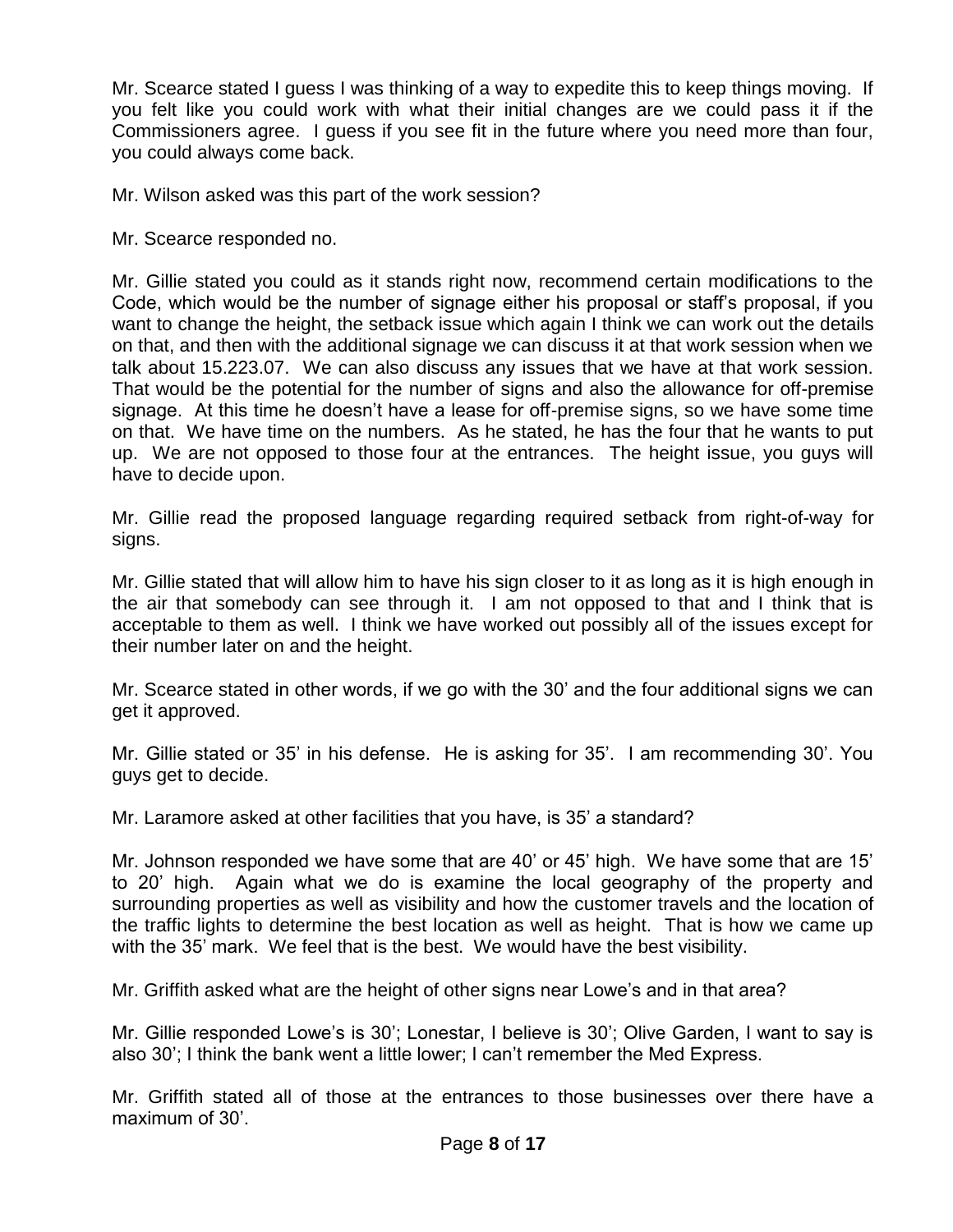Mr. Gillie stated yes. I believe they all went max height.

Mr. Jones stated if you had your way, let's take the entrance behind Sears where you have the flagpole, what would your sign look like and where would it be located?

Mr. Johnson responded it would be located to the west of that entrance with north being Sears in relation to the Mall and west being towards Starbucks.

Mr. Johnson distributed pictures of the signage proposed.

Mr. Jones asked and this would be an electronic message board?

Mr. Johnson responded yes.

Mr. Jones asked with a message board, do you charge the tenants to use the message board?

Mr. Johnson responded we do not. As a company we do not charge the tenants. Most other property owners of closed malls that have electronic message boards do charge rent. A lot of times they have an outside company that leases space. We do not. It is an added value service to our tenants. In our mind, it is for the overall success of the tenant and ultimately the shopping mall itself. It is a large capital expenditure for the owner, but we feel it is worth it. They want to take the time to give it a good look, not just a computerized version; but actually dress it up and make it look good.

Mr. Jones stated this looks to be quite high.

Mr. Johnson stated that should be 35'.

Mr. Jones asked what are some of the malls in the area that we would recognize that you work with?

Mr. Johnson responded Wilson Mall in Wilson, North Carolina. I am trying to think of others that we have renovated here. Macon Mall in Macon, Georgia is one. We have some that have signs in excess of 40'.

Mr. Jones asked nothing comes to mind in Virginia?

Mr. Johnson responded not in Virginia. We acquired Martinsville for the future. As for that right now, we have a couple different thought processes.

Mr. Scearce asked you asking for that 35', is that based on your balloon test?

Mr. Johnson responded yes, that is based on the Mall owner and Chris Ellinger who is our signage expert. That is how we came to the 35' as well as the number of signs. Ultimately for the time being, we could probably say instead of eight go with six so that we are not back here again. We think for a property this size we are requesting very little.

Mr. Scearce stated well you want to be able to turn the Mall around.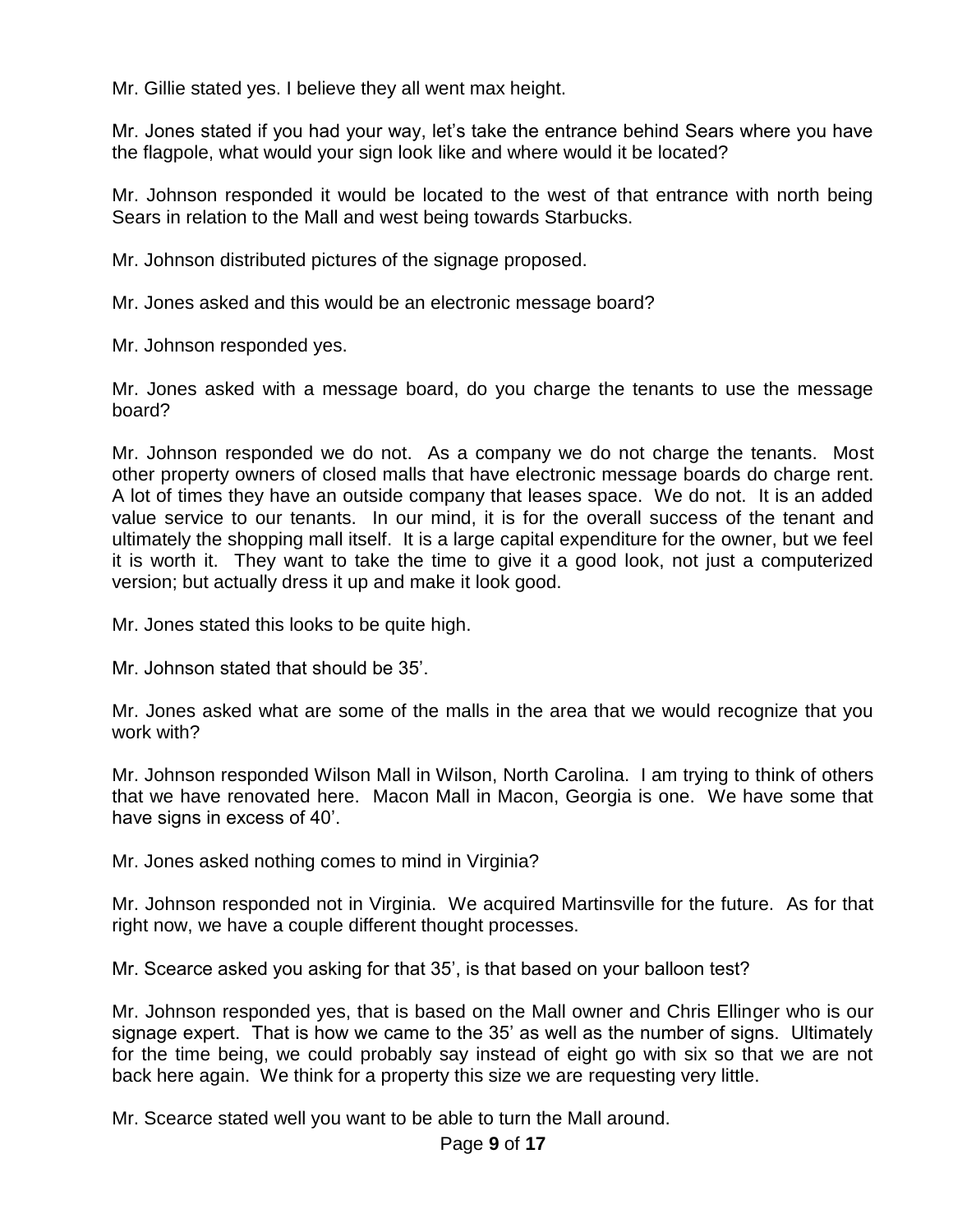Mr. Johnson stated that is what we work hard for every day.

Mr. Bolton asked if we change it to 35' for the Mall, does that change it everywhere?

Mr. Gillie responded everywhere that is zoned PS-C, so every shopping center: Riverside Shopping Center, the old Value City shopping center, King's Fairground shopping center, probably Nor Dan, I would have to double check. Any place that is zoned PS-C would have that extra height.

Mr. Bolton stated it would give them an option for that, not that they would go back for the 5'; but they could.

Mr. Gillie stated they could and when they replace their sign they probably would.

Mr. Wilson asked as far as the electronic signs, is that something that is allowed now?

Mr. Gillie responded yes. We have a few of them now. Taco Bell, Burger King have done the full color versions; the red only, you have at the CVS, Walgreens, Long John Silvers, a couple of churches. It is the wave of the future for signage.

Mr. Scearce asked why couldn't we craft this just a little bit differently because it is an enclosed mall under the Planned Shopping Center. I think we need a little flexibility for it because it is a different situation. You don't have a store front like you would on a free standing building.

Mr. Gillie responded we tried to with the 400,000 square feet of gross leasable space. The issue is going to be, again what happens in the future. We have some facilities here that have the potential to be converted over into what may meet these same criteria later on. At this point no one knows what is going to happen with the old Dan River Mill complex on West Main Street. The White Mill and some of the other large industrial facilities, things could change and depending on what someone does with them, they could meet that same square footage. Even some of the areas downtown that are zoned Tobacco Warehouse at the moment, we could potentially change the zoning on some of them and those buildings are extremely large. It is hard to say, just for the Mall. The way we did it for Coleman Market Place was to create a specific overlay district, but that regulated uses and all of the other things. They want to do their signs within two months of the grand opening, so we were rather limited in what we could do to meet their needs. I would like to have time to go back to the work session and figure it out a little better, but we don't have time to work all that out. I am not opposed to some of the things right now, but I would like to go back and look at more of them.

Mr. Wilson asked why do we not have time?

Mr. Gillie responded their grand opening is in six or eight weeks and they would like to have their signs up.

Mr. Scearce stated we have staff's recommendation. He is asking for a little bit more. We can pass it at your pleasure.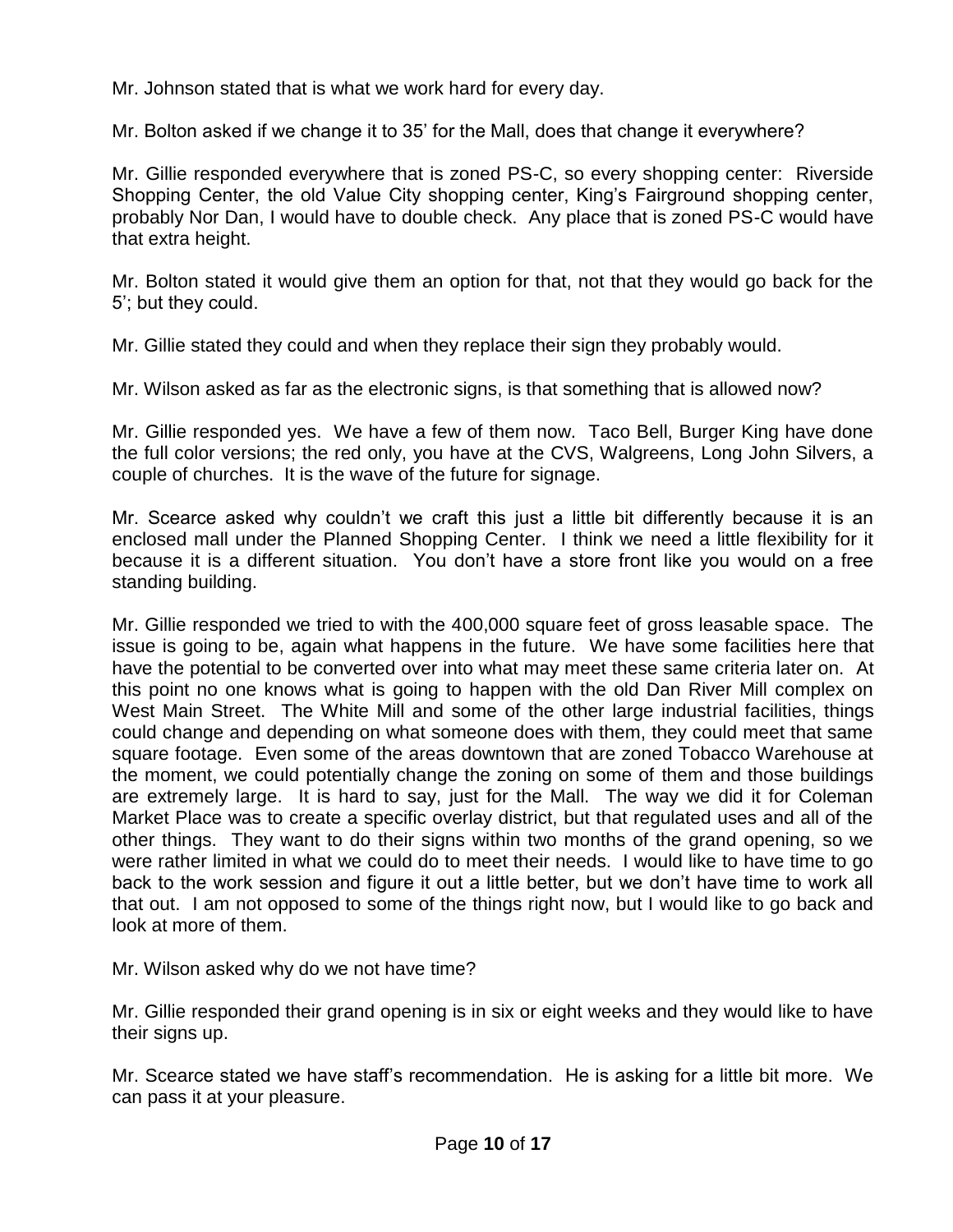Mr. Gillie stated it takes at least a month to make those signs. If Planning Commission makes a recommendation today, even though City Council hasn't heard it, at that point if they are confident enough to start construction, you've got that much lead time to get the electronics done, the grading that they will have to do at the site, and everything else. We are pushing the issue to see if the signs will be in place for the opening of the Mall anyway.

Mr. Wilson stated this is just my nature, I am always uncomfortable when we are being pushed to meet a deadline that changes and sets precedence for other things. It always makes me a little nervous, because I don't know how you go back and undo some of that stuff. Nobody wants the Mall to be successful more than myself. The issue is just feeling pressured to approve things on a short time frame.

Mr. Gillie stated that is one of the reasons we have recommended the limited things that we have. The number of signs at the entrances, yes I agree that the Mall is a unique local feature that we have. The four, which allows one per entrance, from a staff's perspective, that is not going to be an issue; because other places don't meet those criteria. The height, we see it one way, he sees it another. To me, that is not a pressure issue. That is just a difference of opinion. The size for the changeable copy, I don't see anyone else that size coming back in the next couple of months asking for a sign that is probably going to cost \$60,000 plus. He can tell you how much they cost.

Mr. Johnson stated they are double that.

Mr. Gillie stated we knew the small ones were \$30,000 or \$40,000. It is a large capital outlay to have those kind of signs made. The setback issue, we already allow for a waiver of certain setbacks if you are 20' off of the street. We had looked at doing that before. I am not opposed to it if it is high enough and pushed forward. It is a safety thing. The issues that staff's recommending, we don't feel are pressure related. We think they make sense for that. The rest of the stuff that he wants to look at, I think we should take our time and look at it; but to allow them to get their signs in, we are not opposed to the minor changes.

Mr. Wilson asked if we were to just stay with 30' on number C, is that something you could work with? You are not happy with it obviously, but we are talking about 5'. Is that a deal breaker or what?

Mr. Johnson responded honestly today I would say that 35' is something we need based on the review of our expert. Right now today, we can go with the four signs with an understanding that we could come back in the future.

Mr. Bolton asked can you still do the electronic messaging on 30'?

Mr. Johnson responded you can still do it, but the question would then be whether the owners want to that capital expenditure on something that is not optimal based on the capital outlay.

Mr. Griffith asked did you say that you have these signs in other locations and some of those are 30'?

Mr. Johnson responded they are in excess of 30'.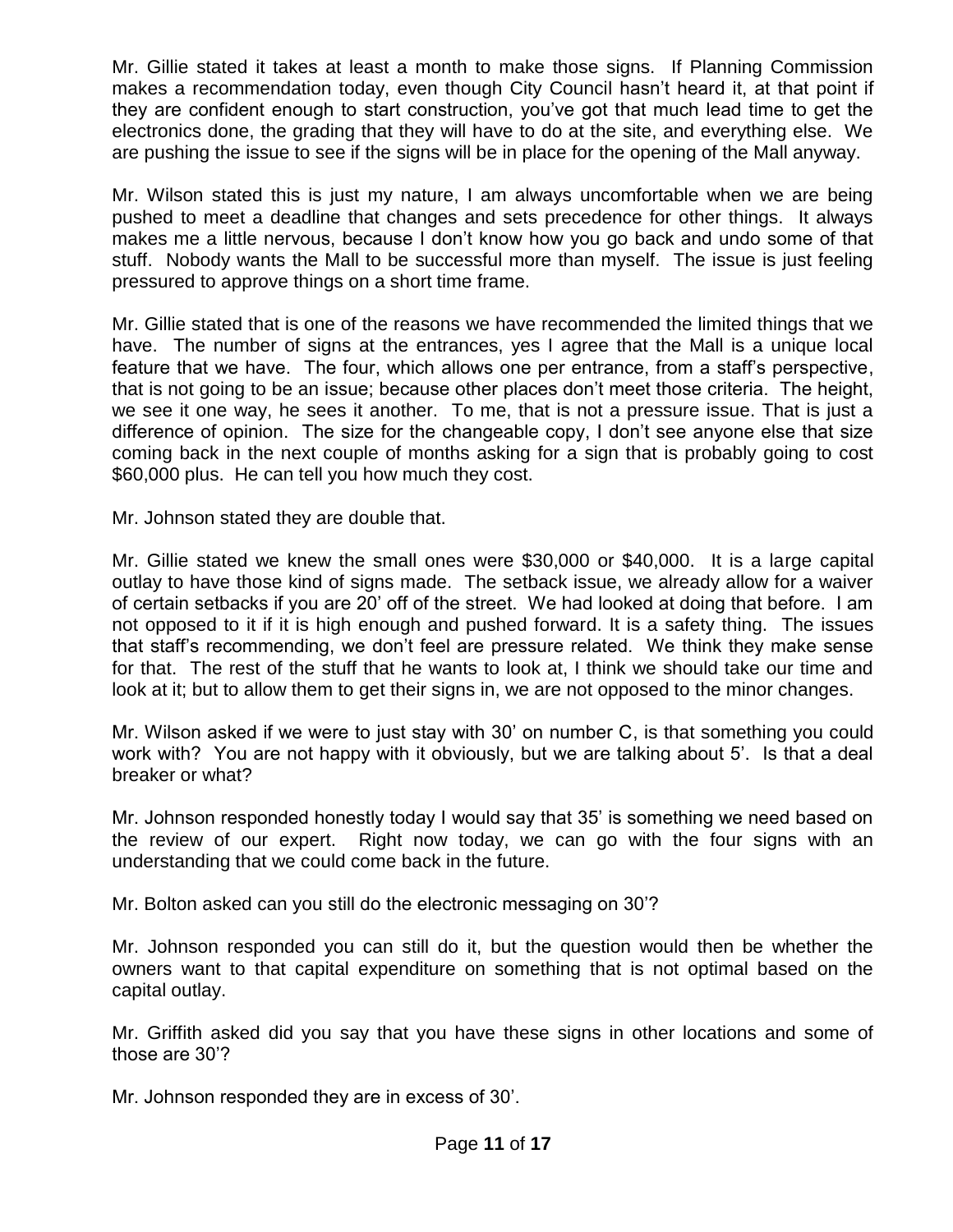Mr. Griffith stated I thought you said you had some that are 30'.

Mr. Johnson stated I don't know if we have one exactly 30', but we have some in excess of 40' that are the electronic display boards and we have some that because of the geography, location, and just doing balloon tests to determine the best visibility that are 25'. It is a calculated science. It is not everyone should be this or this. We look at each unique property. You can't set standards.

Mr. Griffith stated but what you are saying is that you have other property in other locations that have signs that are not 35' high. They are 25' or 30' and still accomplish the same purpose.

Mr. Johnson stated they do, but then again their properties are different. The geography and the visibility down the road, they are not the same as what we have here in Danville.

Mr. Jones stated I noticed at the Mall that the anchor stores have signs. Can stores outside the Mall put signs outside their store on the backside? Can Victoria Secret put a sign out on the side of the Mall?

Mr. Gillie responded if the Mall would let them, yes.

Mr. Jones asked do you have any interest in looking into that?

Mr. Johnson responded we have found that is like blood in the water if you will. If you do that, then everybody at the Mall wants one on the outside. It is not the best look, so that is why we have found that the reader boards are the best way to communicate especially since we don't charge the tenants for it.

Mr. Scearce stated just from my understanding on the four at each entrance, what would you do with the other signs if you had more than four?

Mr. Johnson responded based on what we are spending inside the Mall and on other items, the currently plan is to put in an electronic message board on Piedmont Drive near Sears and replace the existing monument signs down by the Starbucks with a new one that says *Danville Mall*, a granite face sign with some nice lighting and letters, and then put an electronic message board down on the backside by Mall Drive or either on off-site premises as well as a monument sign at that location.

Mr. Jones asked if we approve four, can he come back in two or three years and ask for two, three, or four more?

Mr. Gillie responded he can come back next month and ask for two, three, or four more.

Close the Public Hearing.

Mr. Jones stated I personally don't have any trouble with 35'. I don't know about the rest of them, but too many times have we been told that we are keeping businesses from moving and so forth. I can't argue about 5', I am sorry.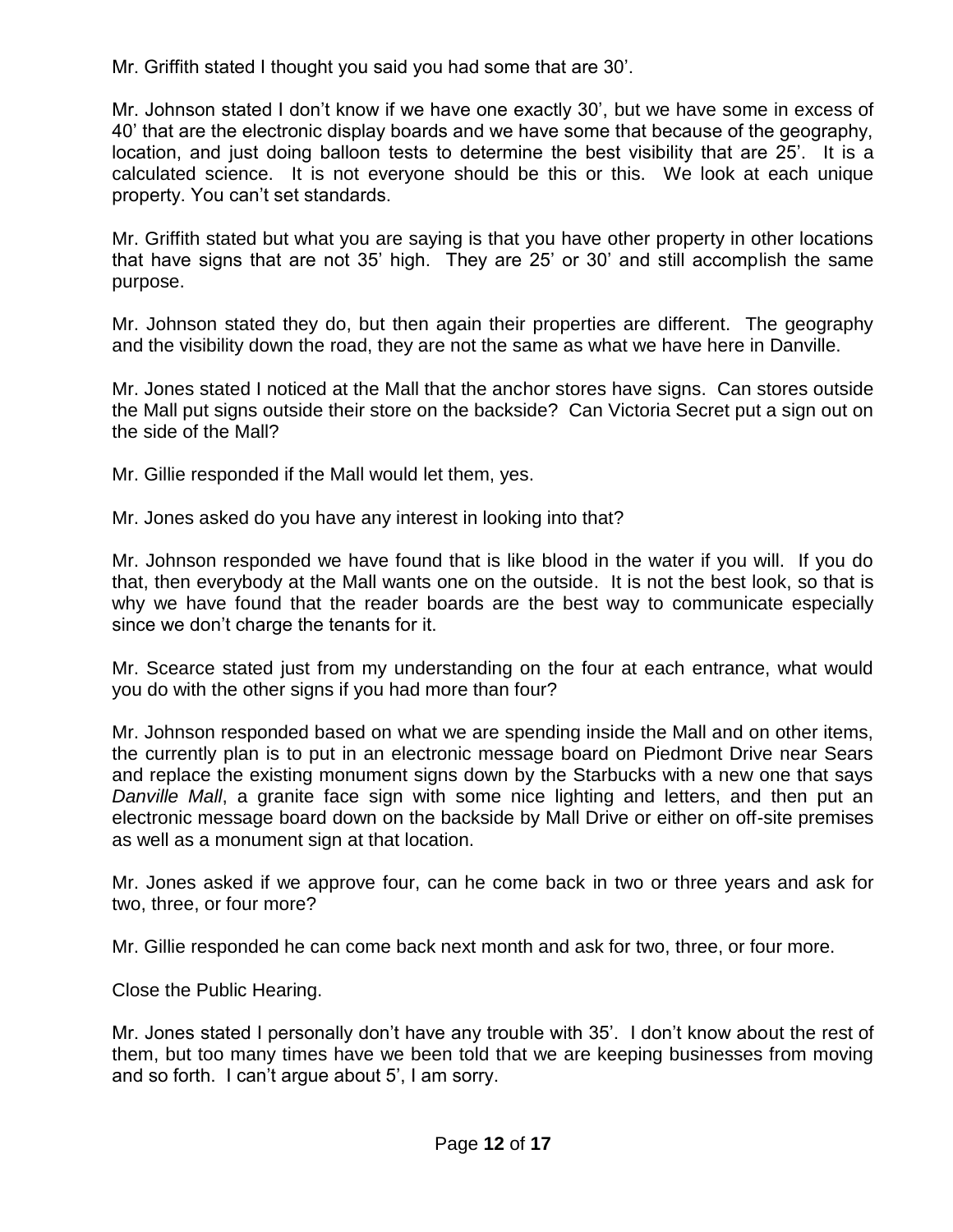Mrs. Evans stated I do have a problem with 35'. This has come before the Board of Zoning Appeals. People want 30', you give them 30'; they want 35'. If you give them 35', they want 40'. They say people cannot find their businesses. People find businesses. We had the same situation with Olive Garden. People found Olive Garden. I do have a problem with it.

Mr. Wilson stated I just continue to be amazed about not seeing visual representations of what this will look like. I know with modern technology the ability to create something that would look like this and a work up so we could actually see the façade of the Mall behind with the potential signage in proportion to the Mall. Part of my concern here is out of the need to move forward we are still rushing on things that probably need some thought because we are setting precedence for other things. I just don't think that is probably a very good way to do business.

Mr. Scearce stated but we don't have it, so we have to make a decision.

Mr. Wilson stated if you say no, you are tying them down and they are not going to be able to move forward with their grand opening. You look like you are obstructing progress. If you say yes, I am concerned about setting precedence for things we can't quite see what the outcome will be. I wish I had some pictures or some layouts. It would help me more on this thing. That is just my opinion.

Mr. Bolton stated just because we go 35', is not saying we could go 40'. I understand that if you give 35' someone could ask for 40'. Where do you draw the line, 5' is just 5'. Right now to me, 5' to accommodate this business isn't a long stretch.

Mr. Laramore stated I don't have a problem with a site like the Mall a 35' sign may look the same as a 50' sign on somebody else's property. I am with Bruce, I am not comfortable setting some precedence without having even thought about this somewhere else. That bothers me. Piedmont Mall is physically a big enough site. I can't imagine 5' between it and the other signs that are 30' as being a real problem. The unknown of these other sites that may or may not be impacted, is there a way to overcome that?

Mr. Gillie responded the only way for us to overcome that is to go back and pull all of the various sites that would be impacted by these regulations and bring you aerial photographs of each one and maybe a shot of the signs and say "ok, this is what they have. This is what their sizes are and this is what they would be allowed." We can do that, but to try and meet their deadline of opening, it was difficult.

Mr. Gillie read the definition for sign height in the Zoning Code.

Mr. Gillie stated if we waive the setback requirement for that, they can measure at street grade. If everyone is familiar with how Piedmont is, Piedmont is a crowned over top road, so the average street grade depending on where they put that sign may give them the extra 5'. What is 5' in most people's eyes could actually end up being taller because of how we measure using our definition. That is why from staff's perspective I am not in favor of that additional 5'. When everyone comes to Danville to put a sign up, they ask two things: how big can I go and how tall can I go? They put the biggest, tallest sign that they can. We have the issue where everybody's sign is the same height and the same square footage. The reason they are hard to see is because they are all so tall and so massive. Their sign is going to be 300 square feet, which is what we are saying we will allow. A standard sign for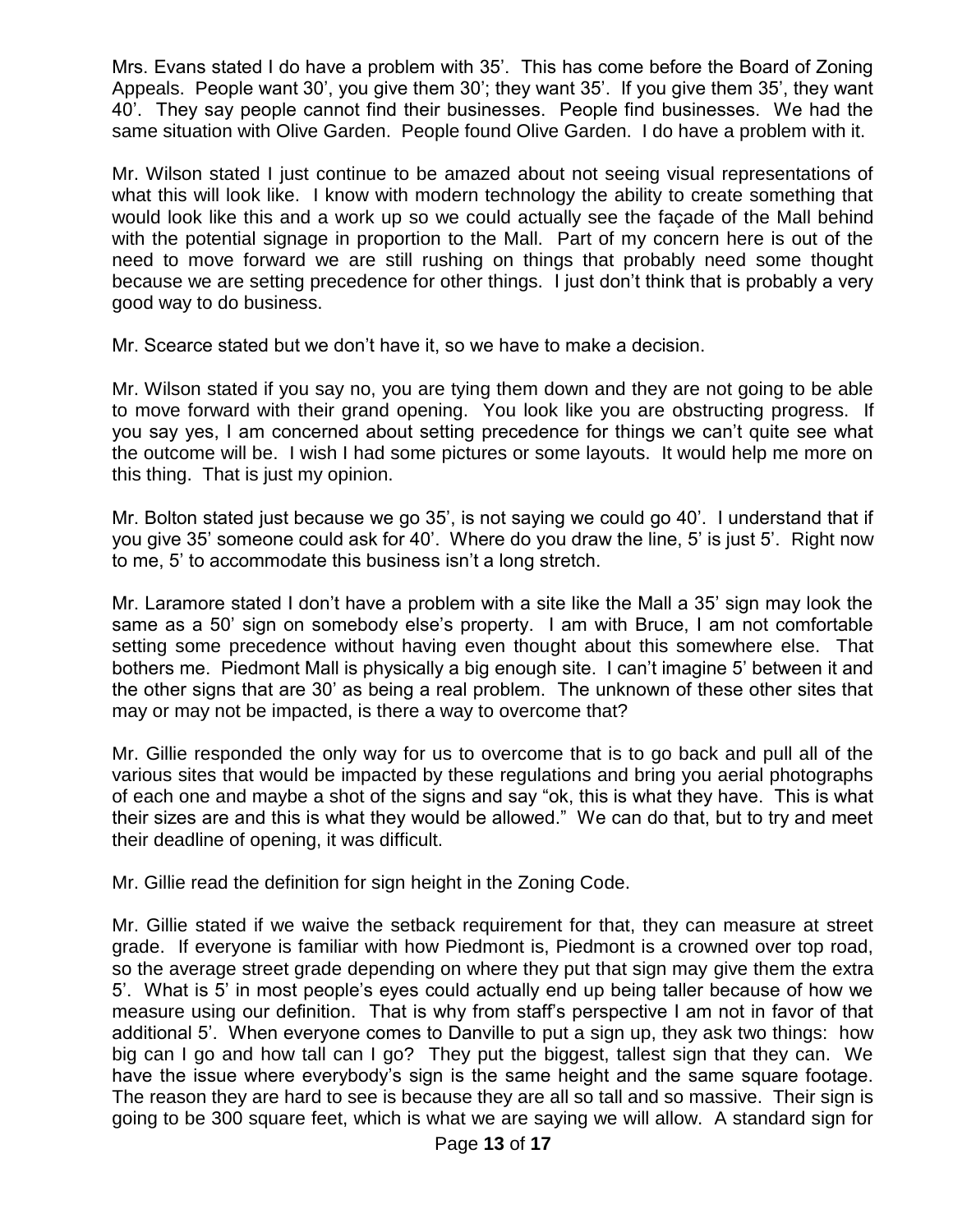a multi-tenant building is 175 square feet. The Coleman Market Place sign is 400 square feet. It will be a little smaller than Coleman Market place, probably about 10% smaller. You are going to have a rather large sign already placed at the Mall. Visually, you are going to see it. It is not going to be hard to see. In their grade, I think we have a way to get them their height. I am not sure where they did the balloon test. They did the balloon test before we were able to sit down and talk. I wish we would have been able to go with them on their balloon test to see how it was and to see if this 5' is really that critical. From our end, we are sticking with our 30' because we think we can get their height and their square footage without the additional 5'. That is your call. I will go back and pull all of these other places that will be impacted. In the work session that we are going to have to discuss 15.223.07 we will have some more information for you at that time. I just didn't have enough time now to do it all.

Mr. Scearce asked are you saying that making the 10' setback will help them elevate the sign?

Mr. Gillie responded yes, because right now 10' back the way the grade is they would be at a point lower than the street grade is because of the way the entrances are. If we waive that setback requirement and let them measure from the actual street grade, if anyone knows in the Mall parking lot in front of Sears, there is a retaining wall at that parking lot that holds it up. So you would measure your grade from the highest point of that wall. It is going to give them that 5'. If I give them 35' in effect they get an additional 10' because we measure from the height of that wall. Now that sign gets additional space because we have waived this. That is why I am kind of sticking to my guns on the 30'. I think they are going to get taller any way, I just don't want to see them get way too tall and get out of character with everybody else in that area.

Mr. Griffith asked the sign area, regardless of the height of the sign is still going to remain 300 square feet?

Mr. Gillie responded yes.

Mr. Scearce asked do you know where the balloon test was done?

Mr. Johnson responded it was done so, at one point we were about 3' off because it does drop 2'. In other words, if you took into account the road grade at that location on Piedmont Drive it takes it from 35' which is actually in the parking lot center to 32'.

Mr. Gillie stated so we are getting them a lot closer than what they were.

Mr. Jones asked how does Coleman Market get 400 square feet?

Mr. Gillie responded that was written as a Planned Shopping Center Overlay and the signage regulations were written as part of the overlay. They did a master signage plan. We had time to look at that. We worked on it for about two years. On this case, with the redevelopment of the Mall, we just haven't had that much time to look at it to create a special overlay. To try and meet their needs as well as the money they have invested with what we think is reasonable for that site, this is what we have been able to come up with.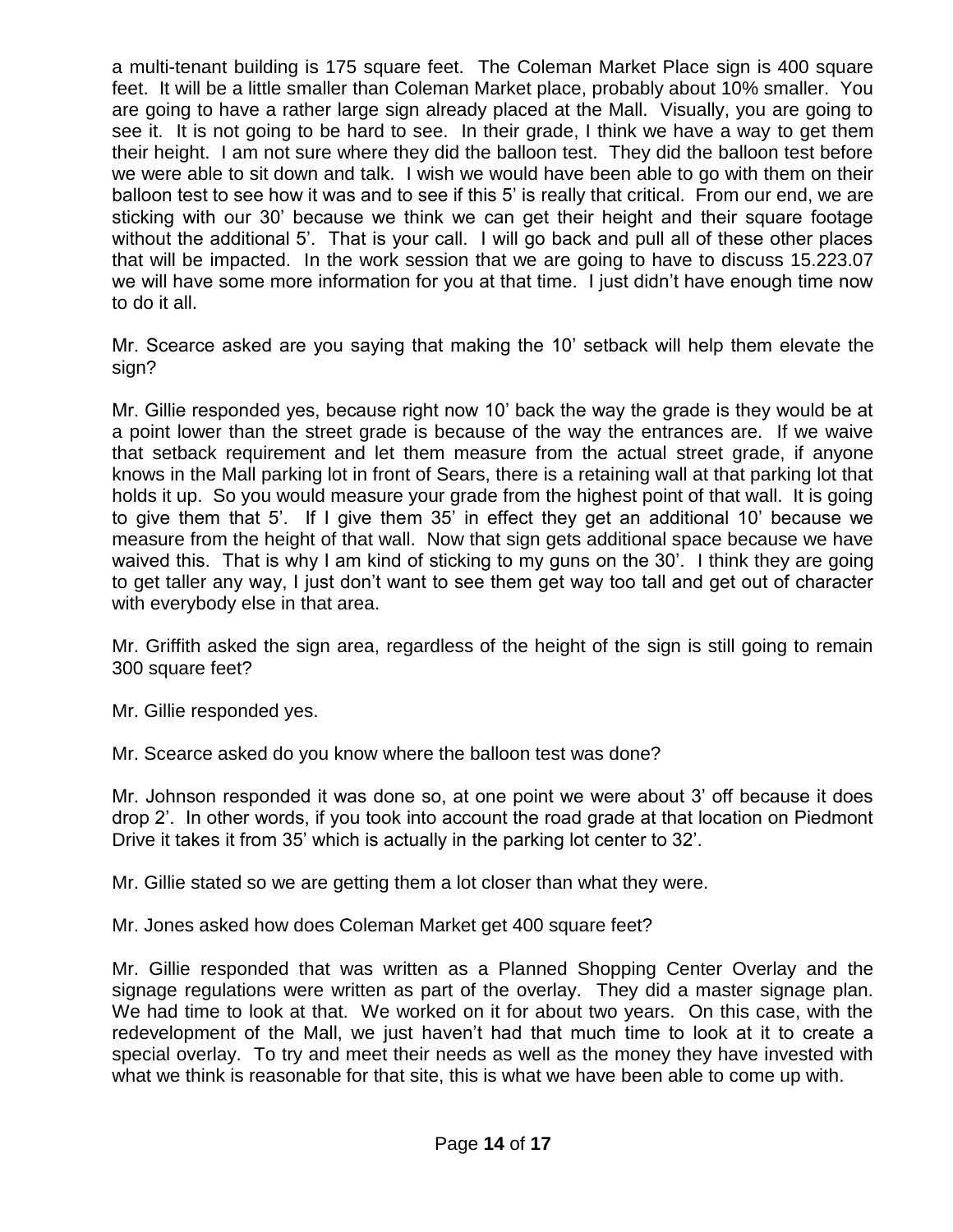Mr. Scearce stated it makes sense to me to go ahead and pass what staff has recommended. We can always go back and talk about it at the work session.

Mr. Wilson asked are you recommending waiving the setback requirement?

Mr. Gillie responded yes.

Mr. Gillie read the proposed language for waiving the setback requirement.

There was discussion about what the recommended approval should be based on staff's alternatives.

Mr. Wilson asked is this agreeable to you guys?

Mr. Johnson responded I would respectfully request that we be allowed six signs, not the eight with the 35' height along with the changes Mr. Gillie has recommended.

Mr. Bolton stated the eight we can solve fairly easy.

Mr. Gillie stated I think you could solve the six later on. When we have discussed it, we have only talked about putting four up. I am not quite sure where the other two are going to go. I may not be opposed to it, but not until I know exactly where they are going to go. I know where the four are going to go.

Mr. Wilson asked what if this was tabled until we could get more information?

Mr. Whitfield responded it would get to Council after their grand opening.

Mr. Gillie stated they would have a grand opening with no signs.

**Mr. Jones made a motion to recommend accept the language as written in Item E, A, B as stated by staff, Item C as 30' with new language recommended by staff. Mr. Griffith seconded the motion. The motion was approved by a 7-0 vote.**

*2. Rezoning Application PLRZ20130000171, filed by Sarwat Ata, requesting to amend the Year 2020 Land Use Plan from USR, Urban Single Family Residential to NS, Neighborhood Service and to rezone from OT-R, Old Town Residential to N-C, Neighborhood Commercial, 1400 Myrtle Avenue, otherwise known as Grid 2818, Block 015, Parcel 000002 of the City of Danville, Virginia, Zoning District Map. The applicant is proposing to rezone the property to operate a convenience store at this location.* 

Mr. Gillie read the staff report. Thirty-seven notices were sent to surrounding property owners within 300 feet of the subject property. Three respondents were opposed. Six respondents were not opposed.

Open the Public Hearing.

No one was present on behalf of the request.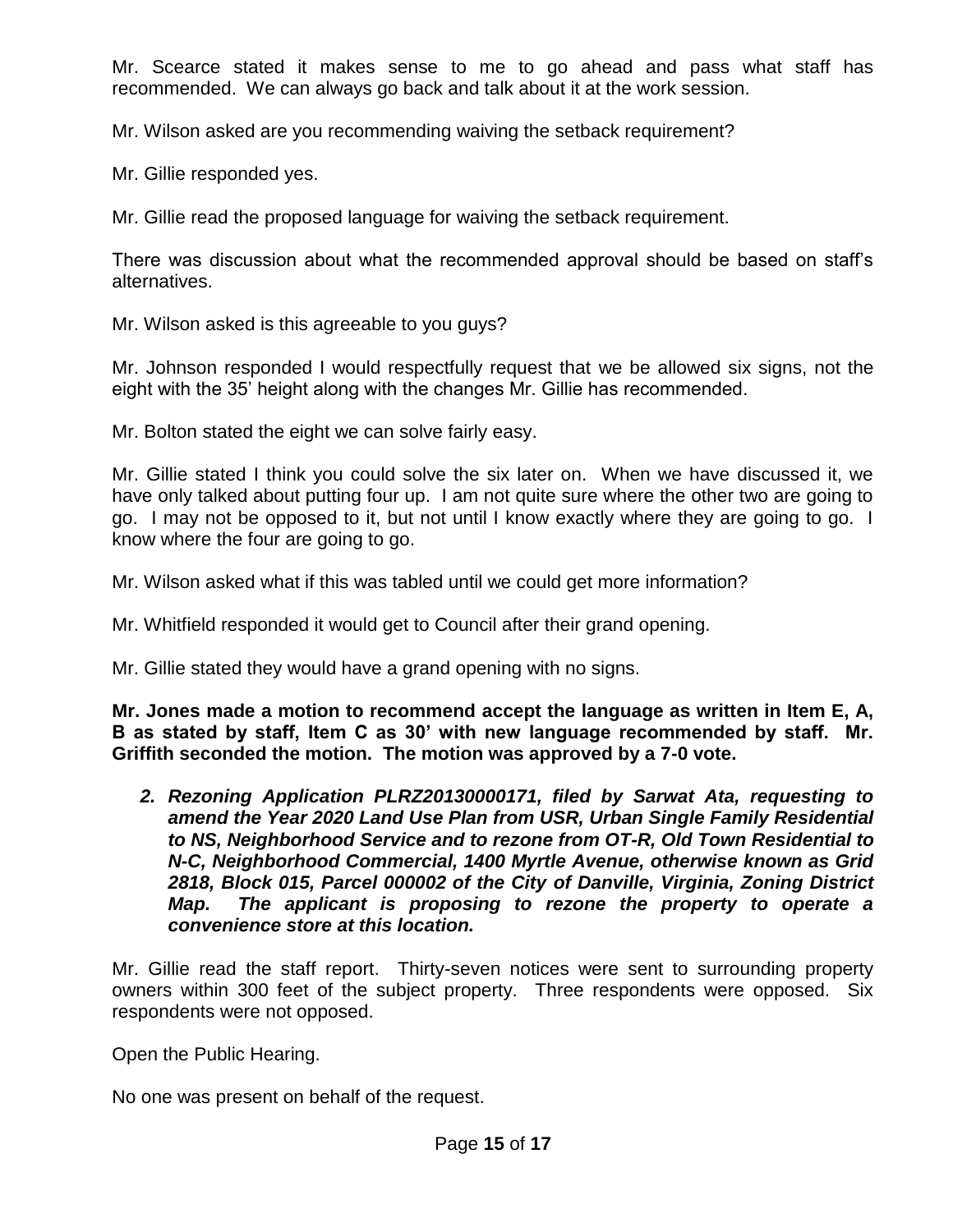Close the Public Hearing.

Mr. Scearce stated he wants to put a store in an area that could help the neighborhood. My initial thoughts were let the guy go with it if he can serve the neighborhood, but he is not here to push his cause.

Mr. Bolton asked do you know if he agrees to the conditions?

Mr. Gillie responded when we met with him Thursday, he gave verbal agreement to the conditions. I don't have a signed copy of it, but I did receive verbal confirmation.

Mr. Wilson asked what happens if we table this?

Mr. Gillie responded it takes him another month.

Mr. Griffith stated under the items that have been lined out, one of them says restaurants. In the past, they had sold hotdogs and things within the convenience store. Would that still be permitted?

Mr. Gillie responded yes. This means he couldn't open the facility only as a restaurant. The convenience store allows for the sale of additional things. Think of Sheetz. It is a convenience store, but they also have a little café. That portion would be considered an accessory to the main use, which is a convenience store.

Mr. Griffith stated I talked to several of the neighbors today and they were basically in favor in that at least it would clean up the property over there. They were a little concerned, I think it is something that you could address, with the parking issue. Do you know if he has an agreement or a plan to purchase a piece of property that will allow him to have off-street parking?

Mr. Gillie responded that property is being foreclosed upon by the City for tax purposes, so he has petitioned the City to acquire the property; but it has to go through the various steps for acquisition. That is why I have recommended giving him a two year window to obtain property and provide the off-street parking. I think it may take him that long. I can track the acquisition of that property at that point. If he is not going to get it within that time frame we can come back to Planning Commission and City Council to amend that condition.

Mr. Griffith stated in that general vicinity there are several other small basic stores. This place had been there for probably 65 or 70 years.

**Mr. Laramore made a motion to recommend approval of Rezoning Application PLRZ20130000171 with conditions by staff. Mr. Griffith seconded the motion. The motion was approved by a 7-0 vote.** 

# **II. MINUTES**

**Mr. Wilson made a motion to approve the May 13, 2012 minutes. Mr. Bolton seconded the motion. The motion was approved by a 7-0 vote.**

# **III. OTHER BUSINESS**